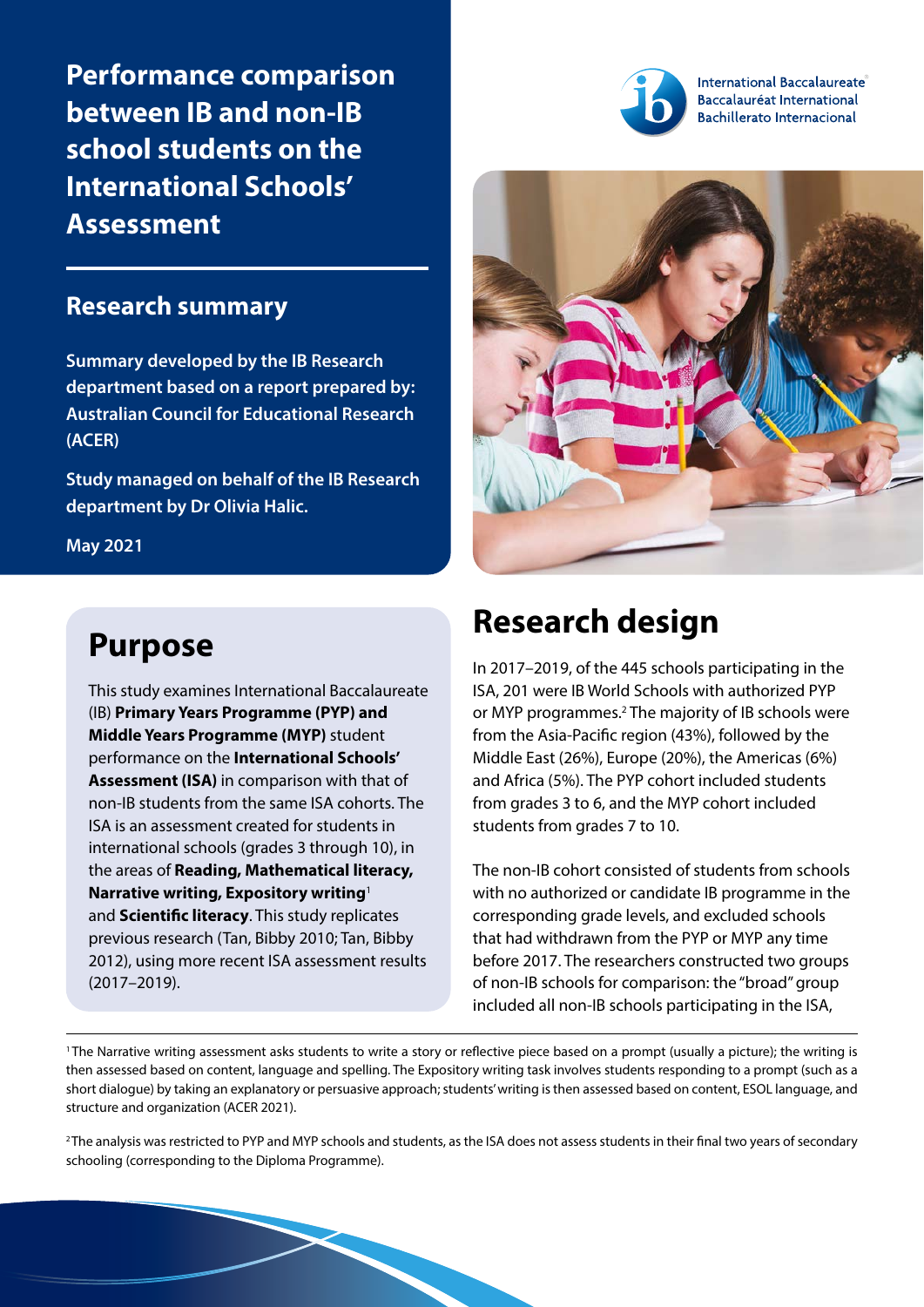and the "narrow" group consisted of non-IB schools that had formal accreditation by an international education board. This summary focuses on results from the "narrow" non-IB group, which allows for a more rigorous comparison to IB schools.

Researchers used multilevel modelling to examine the differences between IB and non-IB student performance, while accounting for the hierarchical nature of the data (students in schools) and controlling for student-level variables (gender and English-speaking background). To determine the magnitude of the effect between the two groups, researchers calculated Cohen's *d* effect size.

The results are presented to show significant difference (*p*<0.05) between the IB and non-IB groups as well as effect sizes to indicate the practical significance of the difference. Cohen's *d* **effect sizes** are categorized as follows:

- **negligible:** less than 0.1
- **small:** 0.1–0.2
- **medium:** 0.2–0.5
- **large:** 0.5 and above.

# **Findings**

### **Differences between IB and non-IB students on ISA domain areas**

This section presents the magnitude of effects between IB students and non-IB students in all five ISA assessment domain areas.

**The findings showed that PYP and the MYP students performed significantly better than students from non-IB schools in the ISA assessment areas at a number of grade levels** (see table).

| Grade          | Mathematical<br>literacy | Reading | Narrative<br>writing | Expository<br>writing | Scientific<br>literacy |
|----------------|--------------------------|---------|----------------------|-----------------------|------------------------|
| $\mathbf{3}$   |                          | $++$    | $+$                  | $++$                  | —                      |
| $\overline{4}$ |                          |         |                      |                       |                        |
| 5              |                          | $++$    | $+$                  | $++$                  |                        |
| 6              |                          |         |                      |                       |                        |
| $\overline{7}$ |                          |         | $++$                 | $++$                  | $++$                   |
| 8              |                          |         |                      | $++$                  |                        |
| 9              | $++$                     | $++$    | $++$                 | $++$                  | $++$                   |
| 10             |                          |         |                      |                       | $+++$                  |

#### *Notes.*

A (+) symbol indicates a significant result in favour of IB students.

A blank cell indicates that there was no significant difference between IB and non-IB students.

+: small effect size; ++: medium effect size; +++: large effect size.

Scientific literacy assessments were not available for grades 3–6, indicated by a (–) symbol.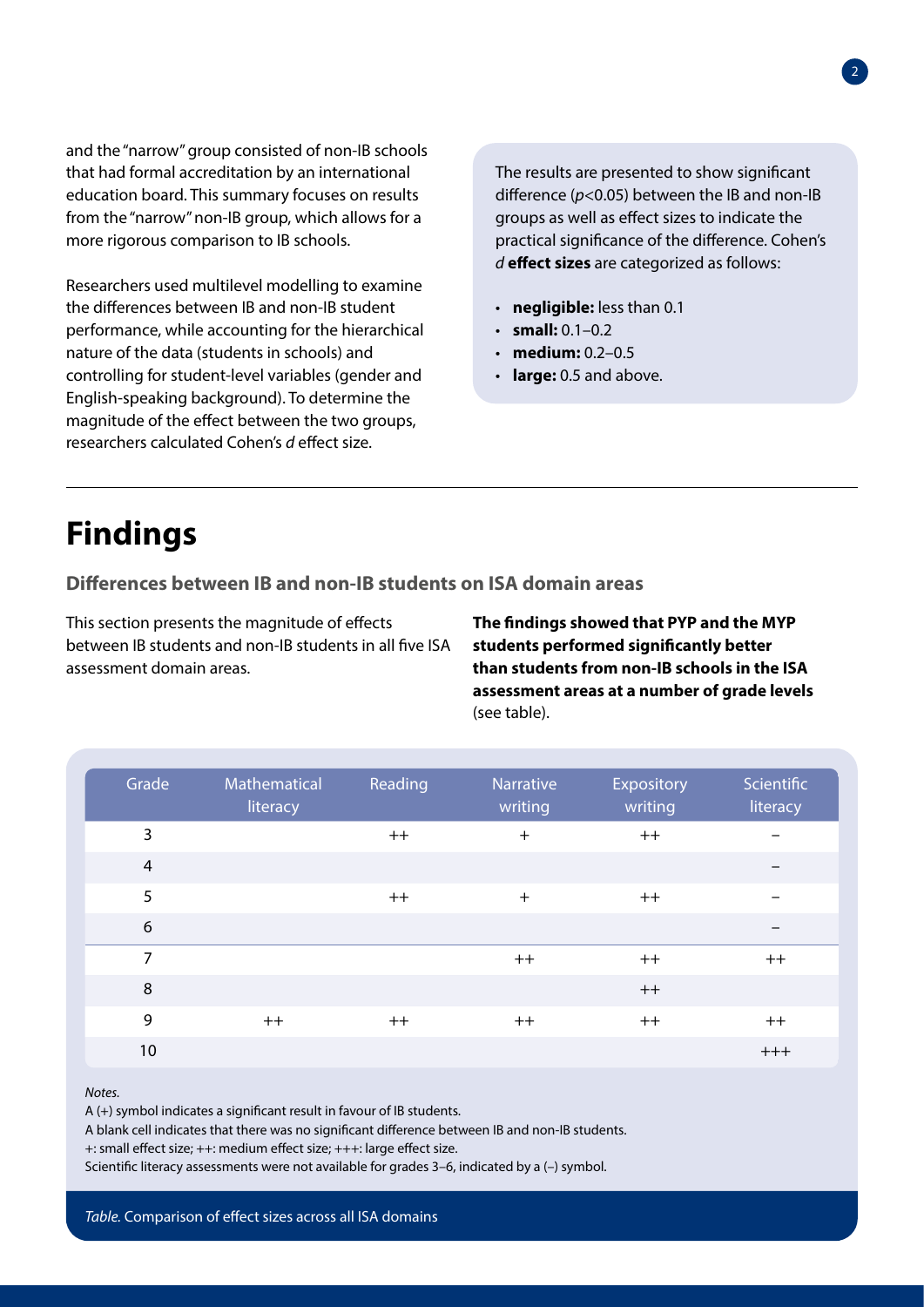- PYP and MYP students performed as well or better than non-IB students in all comparisons—there were no instances in which non-IB students significantly outperformed IB students at any grade level or domain.
- PYP students performed particularly well in Reading, Narrative writing and Expository writing (note: Scientific literacy assessments were not available for grades 3–6).
- MYP students performed particularly well across many grades in Narrative writing, Expository writing and Scientific literacy, and had a notable result for Scientific literacy at grade 10 (large effect size).
- MYP students achieved better results than non-IB students on all academic domains at grade 9, with medium effect sizes.
- IB students and non-IB students performed equally well, with no significant differences, on a few comparisons, more often in Mathematical literacy and Reading.

### **Comparison with PISA benchmarks**

The ISA scales for Reading, Mathematical Literacy and Scientific Literacy are based on those developed for the Organisation for Economic Co-operation and Development's (OECD) Programme for International

(PISA). The ISA scales are equated, and therefore results could be placed on a common scale and compared with the PISA scores. This section highlights findings examining how grade 9 and 10 MYP students' ISA results compared with PISA means (for 15-year-old students).

Student Assessment

**The results showed that ISA mean scores for MYP students were significantly higher than the PISA mean scores in all three domain areas, with large effect sizes** (see figure).

### **Differences in performance by length of IB authorization**

A multilevel analysis was conducted to evaluate the effects of length of IB authorization on school performance. **The analysis showed that, overall, the longer a school had been authorized to offer the PYP or MYP, the better students tended to perform on the ISA.** This was the case across many grades and academic domains.



*Notes.* IB student scores were aggregated from 2017–2018. PISA means were from 2015 (OECD 2016).

*Figure.* Grade 9 and 10 MYP student performance in Mathematical literacy, Reading and Scientific literacy compared to 2015 OECD PISA performance benchmarks